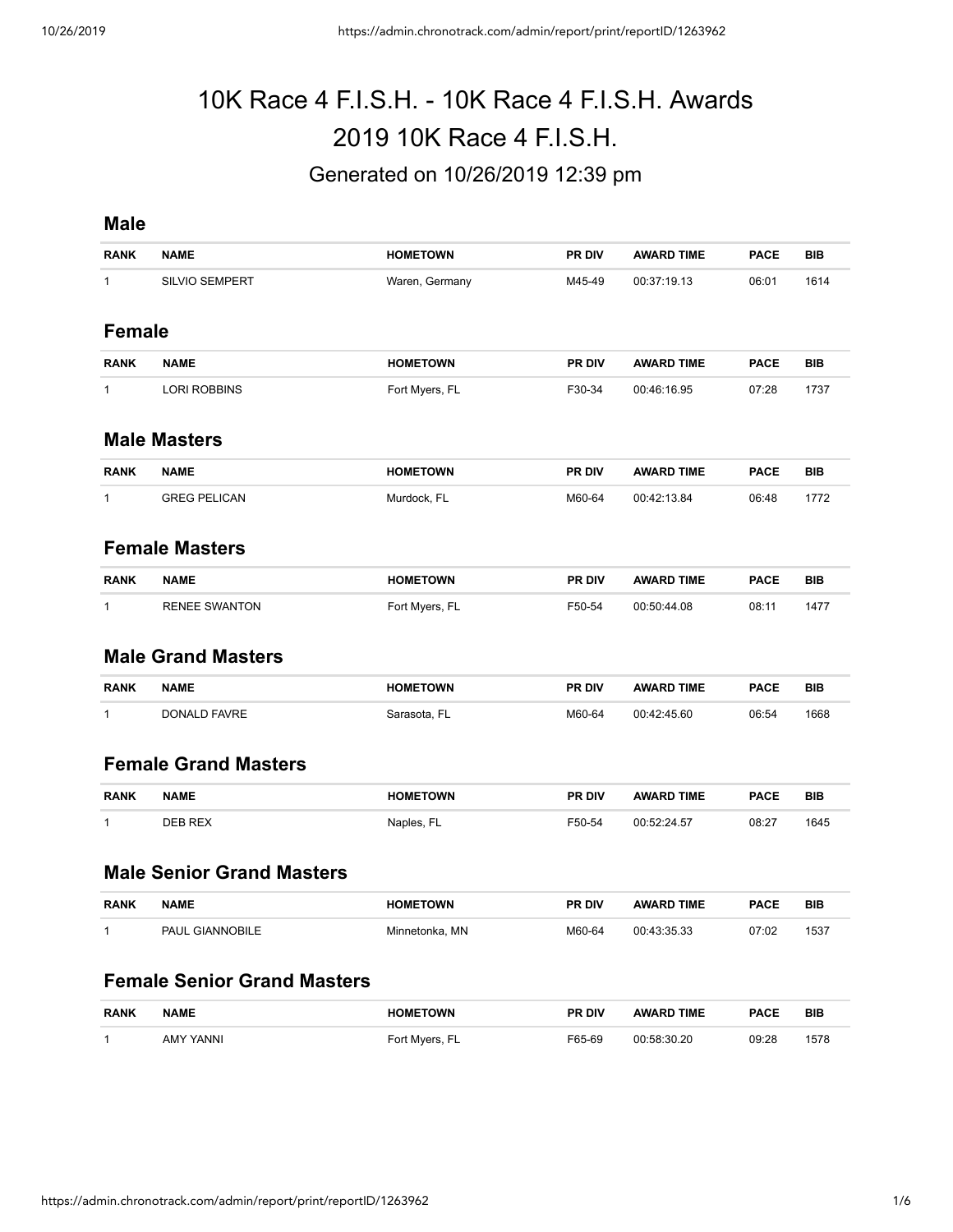# **M1-9**

| <b>RANK</b> | <b>NAME</b>          | <b>HOMETOWN</b> | <b>PR DIV</b> | <b>AWARD TIME</b> | <b>PACE</b> | <b>BIB</b> |
|-------------|----------------------|-----------------|---------------|-------------------|-------------|------------|
|             | <b>SEAMUS DALTON</b> | Sanibel, FL     | M1-9          | 01:56:49.54       | 18:49       | 1640       |

## **F1-9**

| <b>RANK</b> | <b>NAME</b>        | <b>HOMETOWN</b> | <b>PR DIV</b> | <b>AWARD TIME</b> | <b>PACE</b> | <b>BIB</b> |
|-------------|--------------------|-----------------|---------------|-------------------|-------------|------------|
|             | <b>TINA DALTON</b> | Sanibel. FL     | F1-9          | 01:28:32.53       | 14:15       | 1639       |

# **M10-12**

| <b>RANK</b> | <b>NAME</b>            | <b>HOMETOWN</b>  | <b>PR DIV</b>       | <b>AWARD TIME</b> | <b>PACE</b> | <b>BIB</b> |
|-------------|------------------------|------------------|---------------------|-------------------|-------------|------------|
|             | <b>CHARLES MUDDELL</b> | SANIBEL, FL      | M <sub>10</sub> -12 | 01:03:44.50       | 10:16       | 1581       |
| 2           | LEVI JACKSON           | Indianapolis, IN | M <sub>10</sub> -12 | 01:13:23.96       | 11:49       | 1778       |
| 3           | <b>STEPHEN CLAY</b>    | Fort Myers, FL   | M10-12              | 01:14:08.61       | 11:56       | 1768       |

#### **F10-12**

| <b>RANK</b> | <b>NAME</b>             | <b>HOMETOWN</b> | <b>PR DIV</b>       | <b>AWARD TIME</b> | <b>PACE</b> | <b>BIB</b> |
|-------------|-------------------------|-----------------|---------------------|-------------------|-------------|------------|
|             | <b>CAROLINE MUDDELL</b> | SANIBEL, FL     | F <sub>10</sub> -12 | 01:12:28.41       | 11:40       | 1580       |
| 2           | LILY BRENNAN            | Sanibel, FL     | F <sub>10</sub> -12 | 01:12:28.73       | 11:40       | 1608       |
| 3           | <b>GRACE CLAY</b>       | Fort Myers, FL  | F <sub>10</sub> -12 | 01:56:48.96       | 18:48       | 1767       |

# **F13-15**

| <b>RANK</b> | <b>NAME</b>  | <b>HOMETOWN</b> | <b>PR DIV</b>       | <b>AWARD TIME</b> | <b>PACE</b> | <b>BIB</b> |
|-------------|--------------|-----------------|---------------------|-------------------|-------------|------------|
|             | MAYA BRENNAN | Sanibel, FL     | F <sub>13</sub> -15 | 01:05:23.39       | 10:32       | 1615       |

## **M16-19**

| <b>RANK</b> | <b>NAME</b>      | <b>HOMETOWN</b> | <b>PR DIV</b>      | <b>AWARD TIME</b> | <b>PACE</b> | <b>BIB</b> |
|-------------|------------------|-----------------|--------------------|-------------------|-------------|------------|
|             | ANDREW MCCALLION | Sanibel. FL     | M <sub>16-19</sub> | 00:45:11.03       | 07:17       | 1665       |

# **F16-19**

| <b>RANK</b> | <b>NAME</b>         | <b>HOMETOWN</b> | <b>PR DIV</b>      | <b>AWARD TIME</b> | <b>PACE</b> | <b>BIB</b> |
|-------------|---------------------|-----------------|--------------------|-------------------|-------------|------------|
|             | <b>YESENIA CRUZ</b> | Fort Myers, FL  | F <sub>16-19</sub> | 01:03:03.93       | 10:09       | 1744       |

# **M20-24**

| <b>RANK</b> | <b>NAME</b>              | <b>HOMETOWN</b>    | <b>PR DIV</b> | <b>AWARD TIME</b> | <b>PACE</b> | <b>BIB</b> |
|-------------|--------------------------|--------------------|---------------|-------------------|-------------|------------|
|             | <b>FREDY ORON</b>        | Guatemala          | M20-24        | 00:42:35.97       | 06:52       | 1776       |
| 2           | <b>JACOB TAMINOSIAN</b>  | Fort Myers, FL     | M20-24        | 00:52:55.21       | 08:32       | 1420       |
| 3           | <b>SPENCER ASPERILLA</b> | Port Charlotte, FL | M20-24        | 00:56:44.59       | 09:08       | 1417       |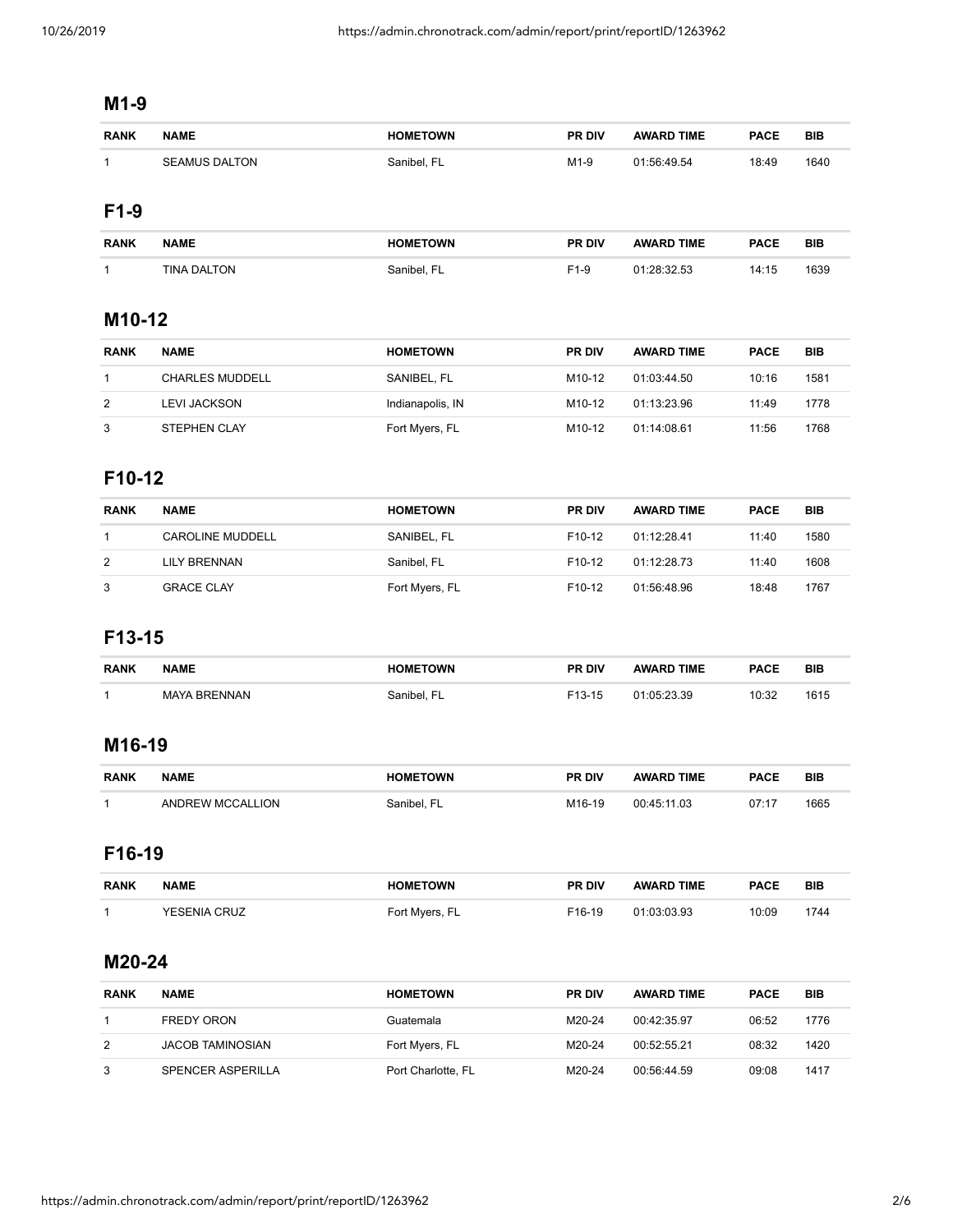## **F20-24**

| <b>RANK</b>          | <b>NAME</b>        | <b>HOMETOWN</b> | <b>PR DIV</b>       | <b>AWARD TIME</b> | <b>PACE</b> | <b>BIB</b> |
|----------------------|--------------------|-----------------|---------------------|-------------------|-------------|------------|
|                      | <b>HOLLY RAGER</b> | Tampa, FL       | F <sub>20</sub> -24 | 00:49:07.68       | 07:55       | 1628       |
| $\mathbf{2}^{\circ}$ | SHELBY HINDS       | Fort Myers, FL  | F <sub>20</sub> -24 | 00:52:50.79       | 08:31       | 1623       |
| 3                    | ELIJAH ADAMS       | Fort Myers, FL  | F <sub>20</sub> -24 | 00:59:15.83       | 09:33       | 1689       |

# **M25-29**

| <b>RANK</b> | <b>NAME</b>          | <b>HOMETOWN</b> | <b>PR DIV</b> | <b>AWARD TIME</b> | <b>PACE</b> | <b>BIB</b> |
|-------------|----------------------|-----------------|---------------|-------------------|-------------|------------|
|             | <b>ZACHARY KNAPP</b> | Princeton, MA   | M25-29        | 00:39:20.37       | 06:20       | 1454       |
| 2           | <b>JACK BRZOZA</b>   | Sanibel, FL     | M25-29        | 00:43:20.53       | 06:59       | 412        |
| 3           | ALEX HINEBAUGH       | Fort Myers, FL  | M25-29        | 00:44:05.63       | 07:06       | 1471       |

# **F25-29**

| <b>RANK</b> | <b>NAME</b>          | <b>HOMETOWN</b> | <b>PR DIV</b> | <b>AWARD TIME</b> | <b>PACE</b> | <b>BIB</b> |
|-------------|----------------------|-----------------|---------------|-------------------|-------------|------------|
|             | SARAH EWALD          | Fort Myers, FL  | F25-29        | 00:46:52.37       | 07:33       | 1437       |
| 2           | <b>BRIA THAMARUS</b> | Naples, FL      | F25-29        | 00:52:55.12       | 08:31       | 1416       |
| 3           | <b>JAIME COYNER</b>  | Tampa, FL       | F25-29        | 00:55:37.69       | 08:58       | 1483       |

#### **M30-34**

| <b>RANK</b> | <b>NAME</b>        | <b>HOMETOWN</b>      | <b>PR DIV</b> | <b>AWARD TIME</b> | <b>PACE</b> | <b>BIB</b> |
|-------------|--------------------|----------------------|---------------|-------------------|-------------|------------|
|             | OSCAR CORREDOR     | Fort Myers, FL       | M30-34        | 00:40:23.67       | 06:31       | 1711       |
| 2           | <b>SEAN PHAM</b>   | Fort Myers, FL       | M30-34        | 00:43:52.49       | 07:04       | 1517       |
| 3           | <b>TYLER SMALL</b> | North Fort Myers, FL | M30-34        | 00:45:19.09       | 07:18       | 1720       |

## **F30-34**

| <b>RANK</b> | <b>NAME</b>     | <b>HOMETOWN</b> | <b>PR DIV</b> | <b>AWARD TIME</b> | <b>PACE</b> | <b>BIB</b> |
|-------------|-----------------|-----------------|---------------|-------------------|-------------|------------|
|             | JENNY WAX       | Cape Coral, FL  | F30-34        | 00:50:08.75       | 08:05       | 1555       |
| 2           | LORI FAVRE      | Ft Myers, FL    | F30-34        | 00:53:32.37       | 08:37       | 1670       |
| 3           | ANGELINA MANUEL | Fort Myers, FL  | F30-34        | 00:58:09.82       | 09:22       | 1503       |

#### **M35-39**

| <b>RANK</b> | <b>NAME</b>        | <b>HOMETOWN</b> | <b>PR DIV</b> | <b>AWARD TIME</b> | <b>PACE</b> | <b>BIB</b> |
|-------------|--------------------|-----------------|---------------|-------------------|-------------|------------|
|             | CHRIS MOYER II     | Pineland, FL    | M35-39        | 00:45:20.36       | 07:18       | 1511       |
| 2           | LLOYD MPANZA       | Fort Myers, FL  | M35-39        | 00:46:30.06       | 07:30       | 1750       |
|             | <b>EDSON ROQUE</b> | Cape Coral, FL  | M35-39        | 00:47:05.11       | 07:35       | 1425       |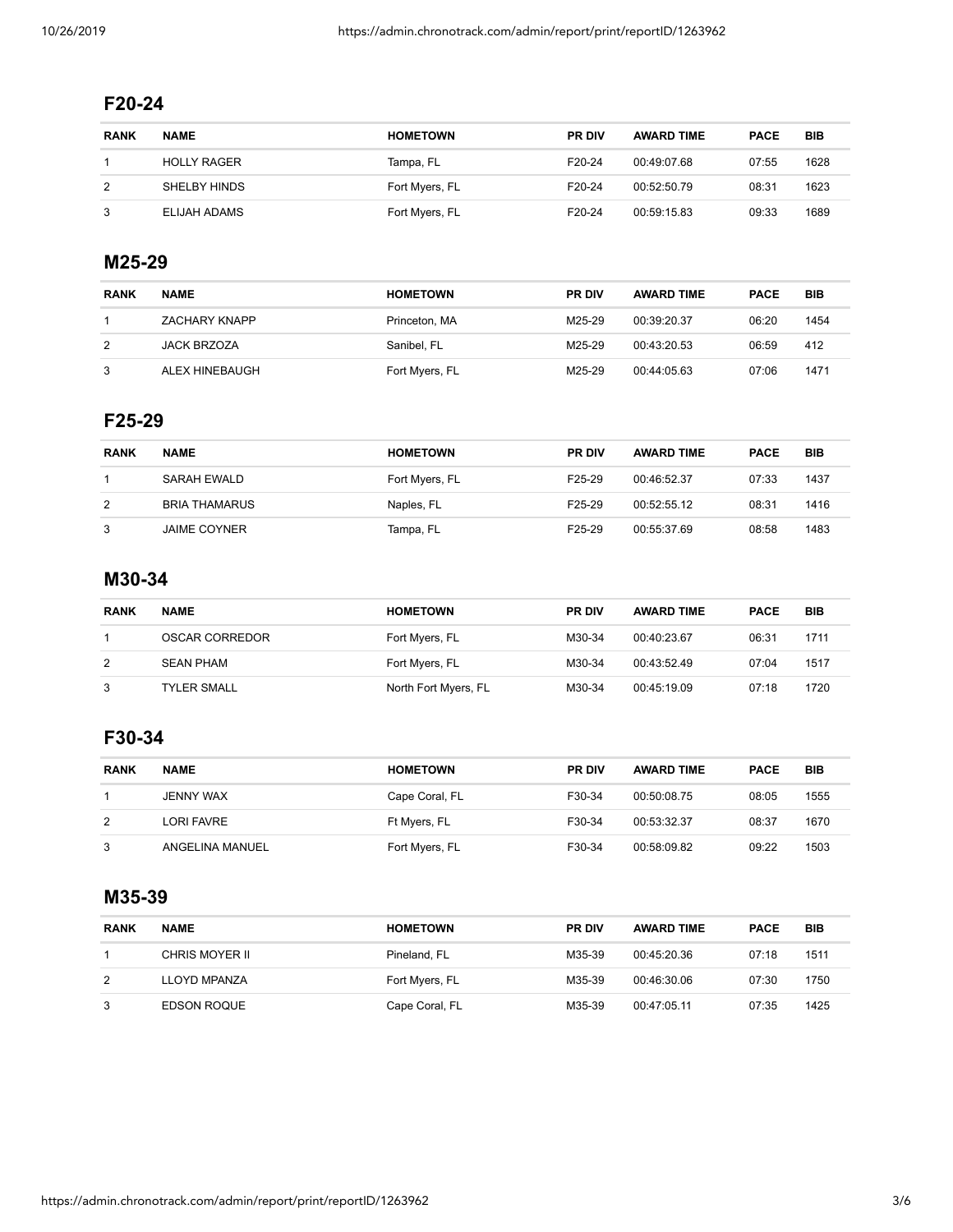# **F35-39**

| <b>RANK</b> | <b>NAME</b>            | <b>HOMETOWN</b>         | <b>PR DIV</b> | <b>AWARD TIME</b> | <b>PACE</b> | <b>BIB</b> |
|-------------|------------------------|-------------------------|---------------|-------------------|-------------|------------|
|             | TRISH HANNI            | Sanibel, FL             | F35-39        | 00:49:28.77       | 07:58       | 1733       |
| 2           | MELISSA PARIAUG        | Coral Springs, FL       | F35-39        | 00:51:12.06       | 08:15       | 1395       |
| 3           | <b>KELLY JEFFERIES</b> | Bristol, United Kingdom | F35-39        | 00:51:47.54       | 08:21       | 1485       |

#### **M40-44**

| <b>RANK</b> | <b>NAME</b>         | <b>HOMETOWN</b>    | <b>PR DIV</b> | <b>AWARD TIME</b> | <b>PACE</b> | BIB  |
|-------------|---------------------|--------------------|---------------|-------------------|-------------|------|
|             | <b>ERNST EXUME</b>  | Lehigh Acres, FL   | M40-44        | 00:49:35.56       | 07:59       | 1568 |
| 2           | MICHAEL MCFERRON    | Tampa, FL          | M40-44        | 00:50:51.27       | 08:12       | 1443 |
| 3           | <b>TRAVIS GAYLE</b> | Captiva Island, FL | M40-44        | 00:51:30.64       | 08:18       | 1652 |

#### **F40-44**

| <b>RANK</b> | <b>NAME</b>      | <b>HOMETOWN</b> | <b>PR DIV</b> | <b>AWARD TIME</b> | <b>PACE</b> | <b>BIB</b> |
|-------------|------------------|-----------------|---------------|-------------------|-------------|------------|
|             | ROSA SHAPOL      | Cape Coral, FL  | F40-44        | 00:52:57.09       | 08:32       | 1569       |
| 2           | AMY SCHMICKER    | Fort Myers, FL  | F40-44        | 00:53:22.24       | 08:36       | 1783       |
| 3           | MELISSA ERNHARTH | Cape Coral, FL  | F40-44        | 00:54:43.19       | 08:49       | 1408       |

#### **M45-49**

| <b>RANK</b> | <b>NAME</b>           | <b>HOMETOWN</b> | <b>PR DIV</b> | <b>AWARD TIME</b> | <b>PACE</b> | <b>BIB</b> |
|-------------|-----------------------|-----------------|---------------|-------------------|-------------|------------|
|             | <b>PAUL CLEMENT</b>   | Fort Myers, FL  | M45-49        | 00:47:23.55       | 07:38       | 1729       |
| 2           | <b>GREG KERNS</b>     | Sanibel, FL     | M45-49        | 00:58:26.71       | 09:25       | 1470       |
| 3           | <b>JAIRO CASTILLO</b> | Cape Coral, FL  | M45-49        | 01:03:17.85       | 10:12       | 1604       |

## **F45-49**

| <b>RANK</b> | <b>NAME</b>           | <b>HOMETOWN</b>      | <b>PR DIV</b> | <b>AWARD TIME</b> | <b>PACE</b> | <b>BIB</b> |
|-------------|-----------------------|----------------------|---------------|-------------------|-------------|------------|
|             | <b>JEANNINE SMITH</b> | Sanibel, FL          | F45-49        | 00:52:25.57       | 08:27       | 1451       |
| 2           | GINA STEIN            | Saint James City, FL | F45-49        | 00:53:15.48       | 08:35       | 1393       |
| 3           | TRISHA TRYKA          | Fort Myers, FL       | F45-49        | 00:55:18.70       | 08:55       | 1631       |

## **M50-54**

| <b>RANK</b> | <b>NAME</b>        | <b>HOMETOWN</b>  | <b>PR DIV</b> | <b>AWARD TIME</b> | <b>PACE</b> | <b>BIB</b> |
|-------------|--------------------|------------------|---------------|-------------------|-------------|------------|
|             | <b>JOHN HARRIS</b> | Fort Myers, FL   | M50-54        | 00:44:16.46       | 07:08       | 1786       |
| 2           | MATTHEW NOVACK     | Delray Beach, FL | M50-54        | 00:44:41.89       | 07:12       | 1213       |
| 3           | <b>CHARLES LEE</b> | Fort Myers, FL   | M50-54        | 00:50:01.27       | 08:04       | 1502       |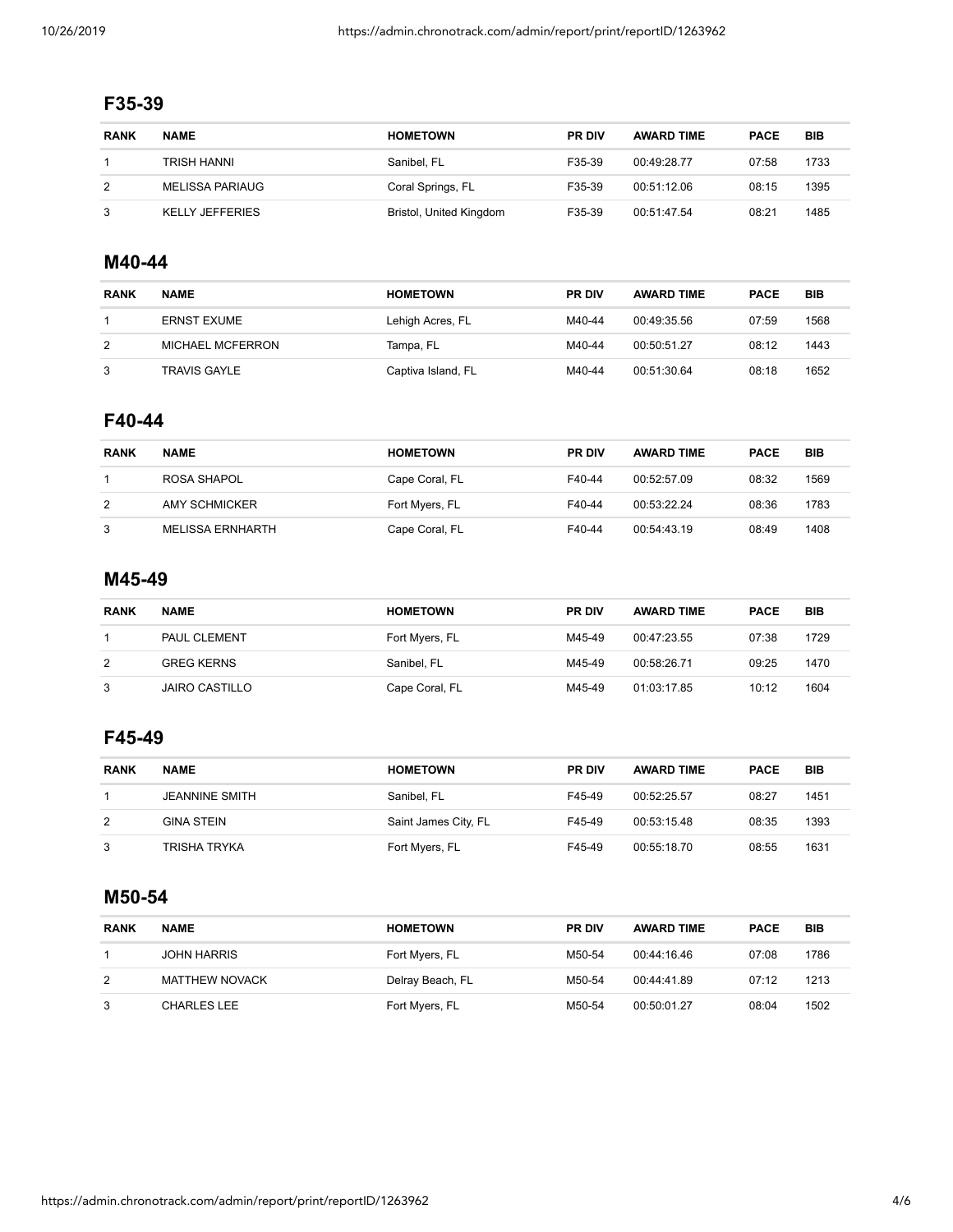# **F50-54**

| <b>RANK</b> | <b>NAME</b>     | <b>HOMETOWN</b> | <b>PR DIV</b> | <b>AWARD TIME</b> | <b>PACE</b> | <b>BIB</b> |
|-------------|-----------------|-----------------|---------------|-------------------|-------------|------------|
|             | ALLISON GOSS    | Sanibel, FL     | F50-54        | 00:56:16.24       | 09:04       | 1704       |
| 2           | KIMBERLIE HAMME | Fort Myers, FL  | F50-54        | 00:58:04.15       | 09:21       | 1734       |
| 3           | BETH GOLDMAN    | Fort Myers, FL  | F50-54        | 00:58:06.44       | 09:22       | 1782       |

## **M55-59**

| <b>RANK</b> | <b>NAME</b>          | <b>HOMETOWN</b> | <b>PR DIV</b> | <b>AWARD TIME</b> | <b>PACE</b> | BIB  |
|-------------|----------------------|-----------------|---------------|-------------------|-------------|------|
|             | <b>BOB MILLER</b>    | Sanibel, FL     | M55-59        | 00:44:46.59       | 07:13       | 1512 |
| 2           | <b>CHARLIE MOORE</b> | Ft. Myers, FL   | M55-59        | 00:49:50.33       | 08:02       | 1699 |
| 3           | TIM BARRETT          | Fort Myers, FL  | M55-59        | 00:52:33.52       | 08:28       | 1467 |

## **F55-59**

| <b>RANK</b> | <b>NAME</b>           | <b>HOMETOWN</b>         | <b>PR DIV</b> | <b>AWARD TIME</b> | <b>PACE</b> | <b>BIB</b> |
|-------------|-----------------------|-------------------------|---------------|-------------------|-------------|------------|
|             | <b>JULIE SHEPPARD</b> | Bristol, United Kingdom | F55-59        | 00:54:50.40       | 08:50       | 1486       |
| 2           | NANCY EARLE           | Fort Myers, FL          | F55-59        | 00:55:30.87       | 08:57       | 1572       |
| 3           | JANA MADARA           | Fort Myers, FL          | F55-59        | 00:56:22.57       | 09:05       | 1399       |

## **M60-64**

| <b>RANK</b> | <b>NAME</b>            | <b>HOMETOWN</b> | <b>PR DIV</b> | <b>AWARD TIME</b> | <b>PACE</b> | <b>BIB</b> |
|-------------|------------------------|-----------------|---------------|-------------------|-------------|------------|
|             | <b>FRANK VECCHIONE</b> | Fort Myers, FL  | M60-64        | 00:46:36.60       | 07:31       | 1694       |
| 2           | <b>JAY RICHTER</b>     | FORT MYERS, FL  | M60-64        | 00:50:59.36       | 08:13       | 1706       |
| 3           | <b>JAMES EASTER</b>    | Sanibel, FL     | M60-64        | 00:51:58.80       | 08:22       | 794        |

## **F60-64**

| <b>RANK</b> | <b>NAME</b>                | <b>HOMETOWN</b>             | <b>PR DIV</b> | <b>AWARD TIME</b> | <b>PACE</b> | <b>BIB</b> |
|-------------|----------------------------|-----------------------------|---------------|-------------------|-------------|------------|
|             | ELAINE KING                | Marlborough, United Kingdom | F60-64        | 01:01:46.23       | 09:57       | 1464       |
| 2           | <b>MARGARET KOSNIEWSKI</b> | Fort Myers, FL              | F60-64        | 01:03:12.01       | 10:11       | 413        |
| 3           | <b>MARIA ANDREWS</b>       | Fort Myers, FL              | F60-64        | 01:04:42.42       | 10:25       | 1757       |

#### **M65-69**

| <b>RANK</b> | <b>NAME</b>          | <b>HOMETOWN</b> | <b>PR DIV</b> | <b>AWARD TIME</b> | <b>PACE</b> | <b>BIB</b> |
|-------------|----------------------|-----------------|---------------|-------------------|-------------|------------|
|             | MIKE LIES            | Sanibel, FL     | M65-69        | 00:48:30.72       | 07:49       | 1495       |
| 2           | LARRY TOMSIC         | Naples, FL      | M65-69        | 00:53:59.90       | 08:42       | 1433       |
| 3           | <b>JAMES COLUMBO</b> | Sanibel, FL     | M65-69        | 00:56:31.51       | 09:06       | 1409       |